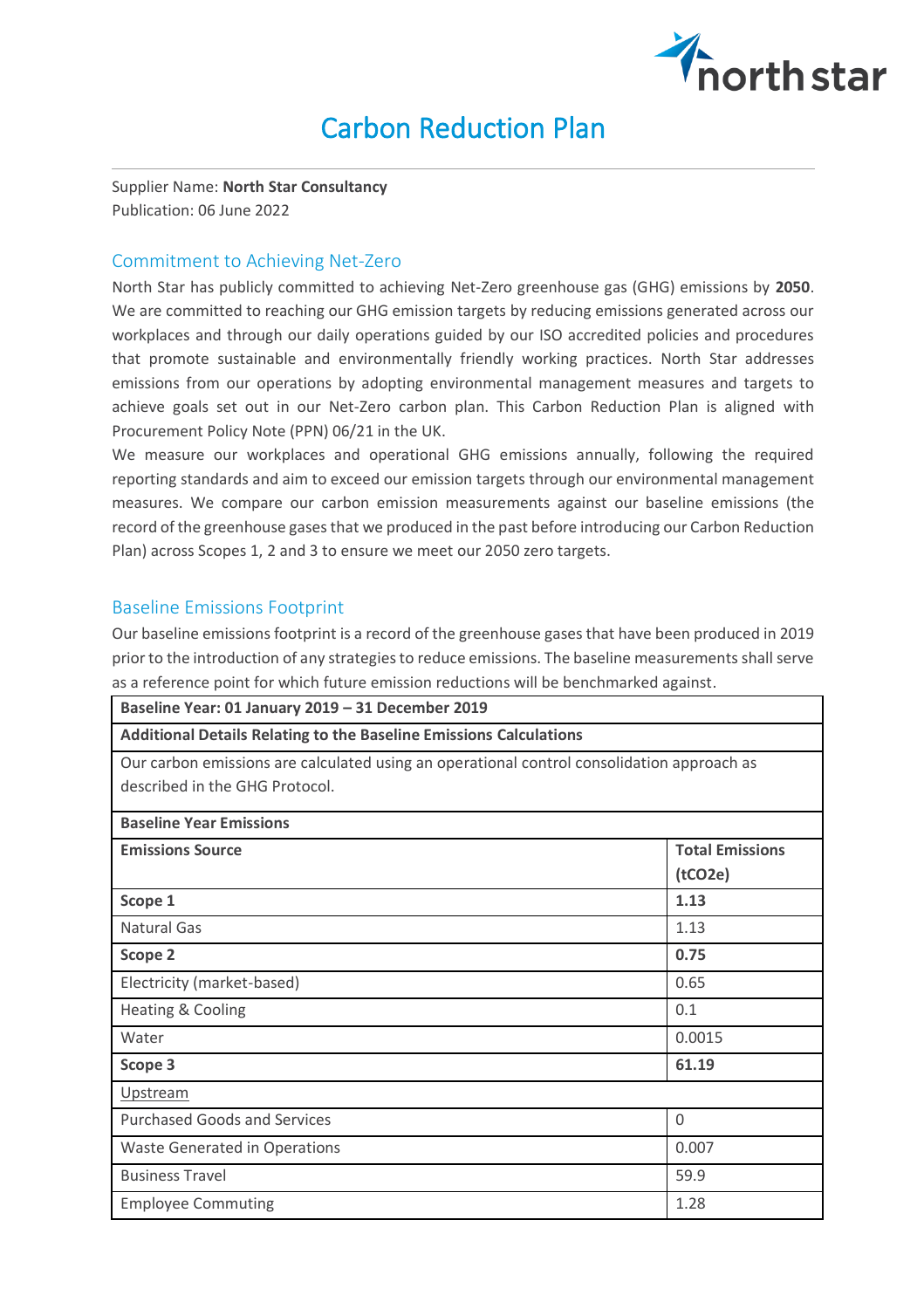

| Downstream                                    |                                              |
|-----------------------------------------------|----------------------------------------------|
| Downstream Transport and Distribution         | Not relevant. North Star does not sell or    |
|                                               | transport products                           |
| Processing of Sold Products                   | Not relevant. North Star does not sell or    |
|                                               | transport products                           |
| Use of Sold Products                          | Not relevant. North Star does not sell or    |
|                                               | transport products                           |
| <b>End-of-Life Treatment of Sold Products</b> | Not relevant. North Star does not sell or    |
|                                               | transport products                           |
| <b>Franchises</b>                             | Not relevant. North Star does not own        |
|                                               | franchises                                   |
| Investments                                   | Not relevant according to the GHG Protocol   |
|                                               | as North Star is not a financial institution |
| <b>Total Gross Emissions 2019</b>             | 63.06 tCO2e                                  |

# Current Emissions Reporting

| Reporting Year: 01 January 2021 - 31 December 2021                                                                           |                                   |  |
|------------------------------------------------------------------------------------------------------------------------------|-----------------------------------|--|
| <b>Additional Details Relating to the Baseline Emissions Calculations:</b>                                                   |                                   |  |
| Our carbon emissions are calculated using an operational control consolidation approach as<br>described in the GHG Protocol. |                                   |  |
| <b>Baseline Year Emissions</b>                                                                                               |                                   |  |
| <b>Emissions Source</b>                                                                                                      | <b>Total Emissions</b><br>(tCO2e) |  |
| Scope 1                                                                                                                      | 1.06                              |  |
| <b>Natural Gas</b>                                                                                                           | 1.06                              |  |
| Scope 2                                                                                                                      | 0.72                              |  |
| Electricity (market-based)                                                                                                   | 0.64                              |  |
| Heating & Cooling                                                                                                            | 0.08                              |  |
| Water                                                                                                                        | 0.0011                            |  |
| Scope 3                                                                                                                      | 2.9                               |  |
| Upstream                                                                                                                     |                                   |  |
| <b>Purchased Goods and Services</b>                                                                                          | 0.09                              |  |
| <b>Waste Generated in Operations</b>                                                                                         | 0.006                             |  |
| Business Travel (excl. radiative forcing)                                                                                    | 2.13                              |  |
| <b>Employee Commuting</b>                                                                                                    | 0.65                              |  |

| Downstream                            |                                           |
|---------------------------------------|-------------------------------------------|
| Downstream Transport and Distribution | Not relevant. North Star does not sell or |
|                                       | transport products                        |
| Processing of Sold Products           | Not relevant. North Star does not sell or |
|                                       | transport products                        |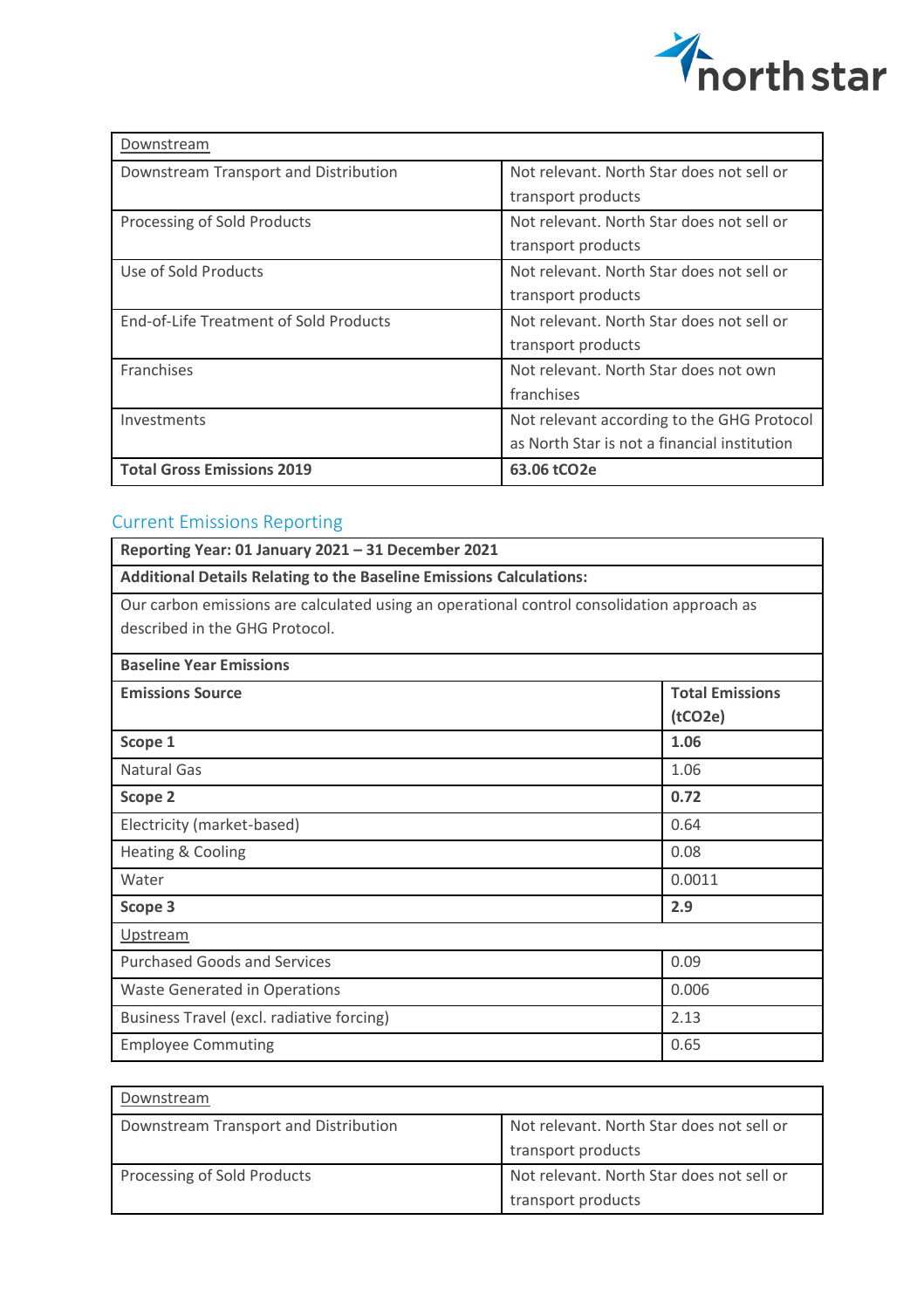

| Use of Sold Products                   | Not relevant. North Star does not sell or    |
|----------------------------------------|----------------------------------------------|
|                                        | transport products                           |
| End-of-Life Treatment of Sold Products | Not relevant. North Star does not sell or    |
|                                        | transport products                           |
| <b>Franchises</b>                      | Not relevant. North Star does not own        |
|                                        | franchises                                   |
| Investments                            | Not relevant according to the GHG Protocol   |
|                                        | as North Star is not a financial institution |
| <b>Total Gross Emissions 2021</b>      | 4.7 tCO <sub>2</sub> e                       |

## Emissions Reduction Targets

We are committed to becoming Net-Zero by 2050 across our operations and supply chain. Underpinning this commitment are the following carbon reduction targets. By 2050 or sooner we will:

- Implement emission reduction projects as specified below
- Invest in certified, market solutions for emissions we cannot eliminate.

We project that carbon emissions will decrease over the next five years to 48.35 tCO2e by 2027. This is a reduction of 23%. Projected vs Actual carbon emissions can be seen in Figure 1 below.

*Figure 1 – Carbon Emissions: Projected vs Actual*



# **Carbon Reduction: Projected vs Actual**

#### Carbon Reduction Projects

#### **Completed Carbon Reduction Initiatives**

The following environmental management measures and projects have been completed or implemented since the 2019 baseline. The carbon emission reduction achieved by these schemes equate to 2.1 tCO2e, a 3.3% reduction against the 2019 baseline, and the measures will be in effect when performing the contract.

A significant decrease against the baseline position has been due to low occupancy and reduced travel due to the Covid-19 pandemic. We remain confident, however, that our current and future measures will enable us to achieve Net-Zero in advance of 2050.

Completed measures: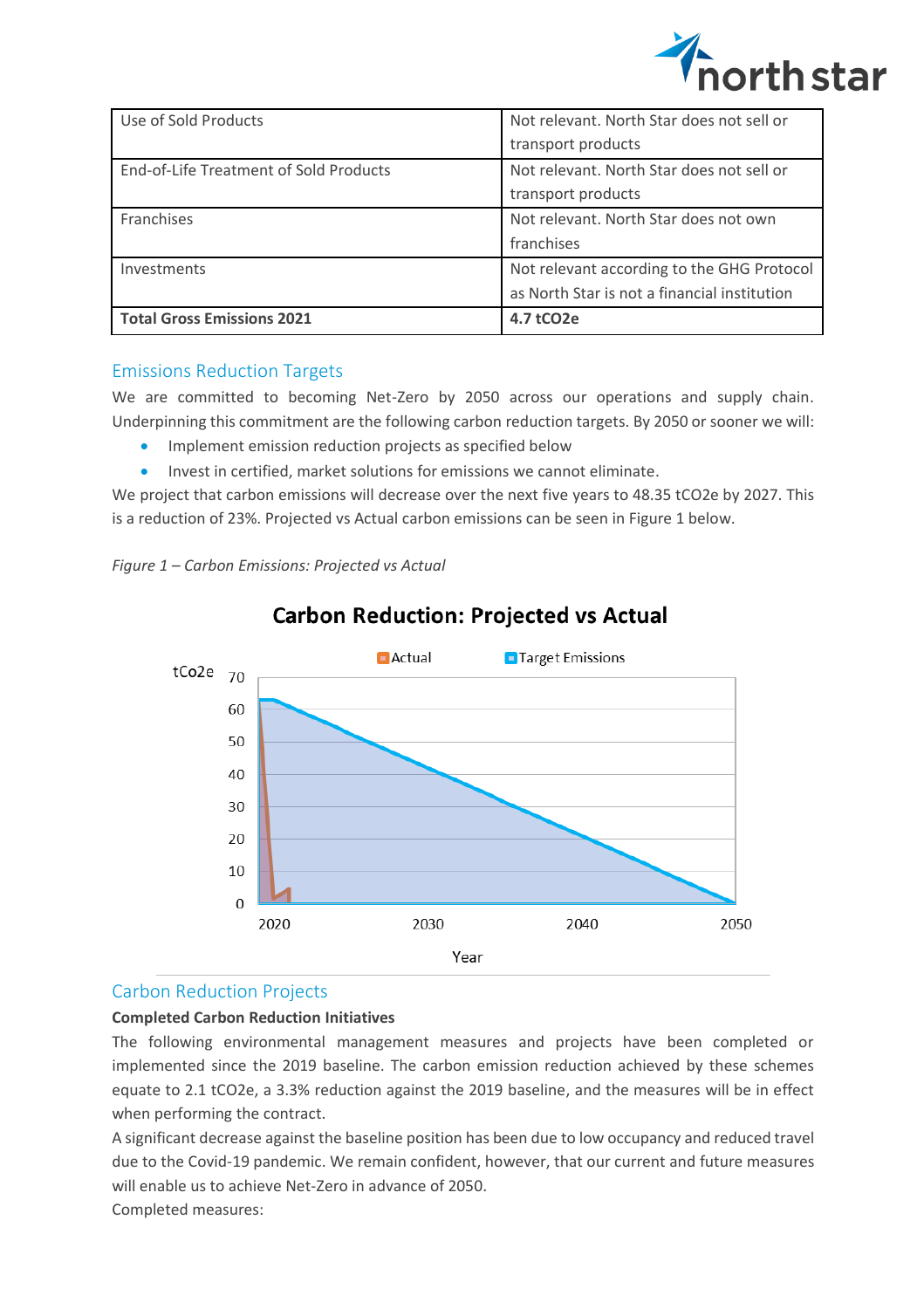

- Reduction in business travel, including reduced stays at hotels
- Increase in rail over flight transport where possible and use of digital means for conducting consulting services
- Business travel in economy class
- Increase working from home and decreased office use.

In the future we hope to implement further measures such as:

- Reduction of business travel and use of alternative modes to air travel
- Continue to ensure all flights taken are economy seats
- Utilise Net-Zero travel/carbon reduction travel partners such as Goodwings to eliminate travel emissions
- Hold our Office Landlord accountable for providing sustainable energy solutions for the building
- Continue to identify opportunities to reduce our energy usage within our offices, focusing on thermal insulation and air tightness
- Continue to promote flexible/agile working arrangements to limit private and business commuting
- Assign a dedicated Carbon Manager who will be responsible for identifying opportunities to reduce carbon through smart design solutions, project delivery processes and adopting relevant standards and codes focused on carbon reduction
- Continue to encourage staff to adopt more sustainable modes of transport to reduce commuter emissions
- Run innovative carbon reduction communication campaigns to educate and drive awareness to all staff internally
- Ensure we adhere to the principles of ISO 14001 to monitor, control and improve our environmental performance and responsibilities
- Invest in certified, market solutions for emissions we cannot eliminate
- Continue to develop projects around the above themes of supplier engagement, business travel emissions reduction, real estate optimisation and efficient operations. We will also embed wider sustainability considerations into our business operations and empower our colleagues to lead by example.